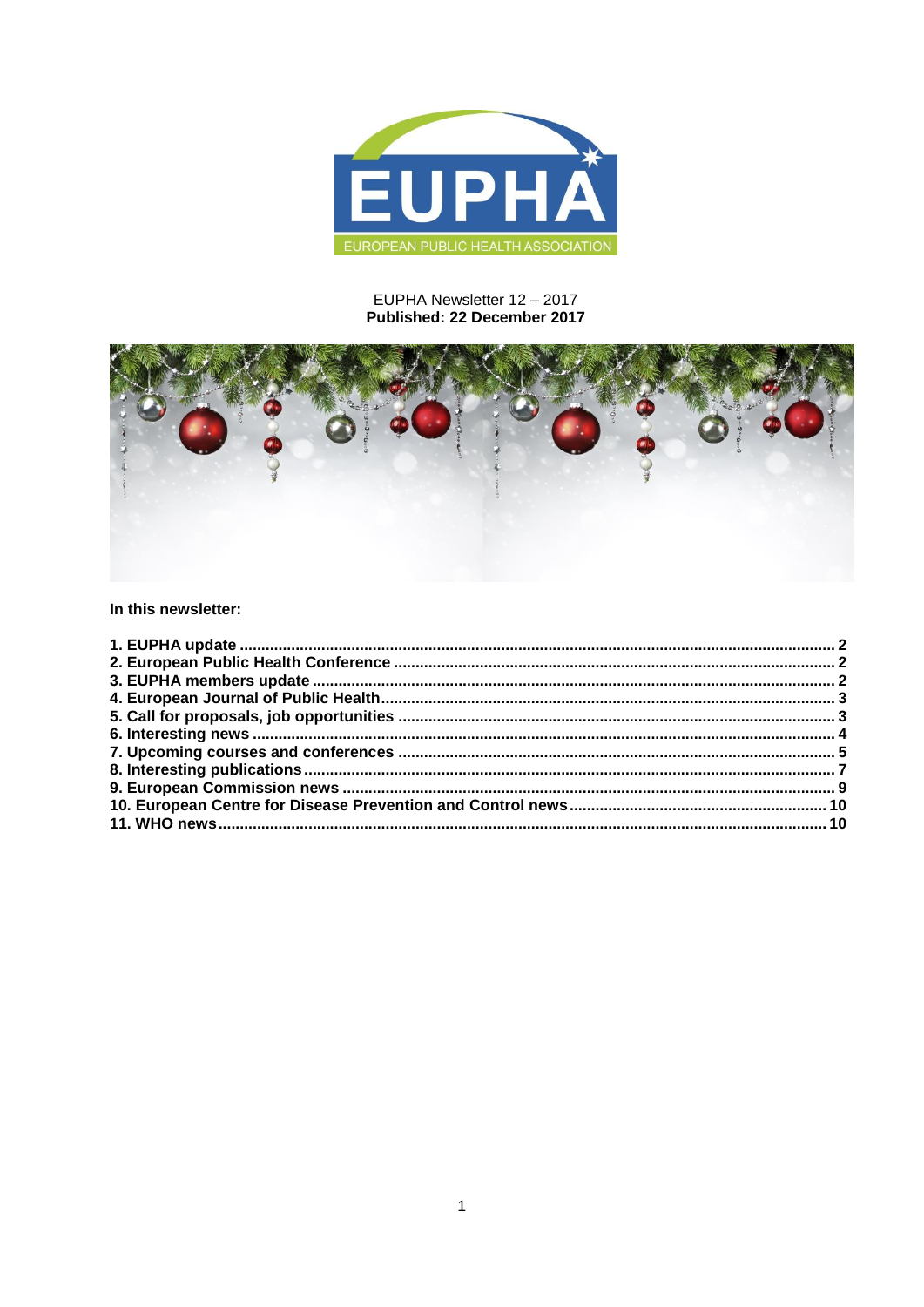# **1. EUPHA update**

## **EUPHA immediate past president reacts to Austrian discussions NOT to implement a general ban on smoking**

Prof. Martin McKee, immediate past president of EUPHA, has reacted in the Austrian newspaper ["Der](http://derstandard.at/2000068904496/Oesterreicher-das-Rauchverbot-ist-gut-fuer-Sie)  [Standard"](http://derstandard.at/2000068904496/Oesterreicher-das-Rauchverbot-ist-gut-fuer-Sie) to plans of the new coalition NOT to implement the general ban on smoking. Austria was, in 2015, one of the last European countries to decide to adopt a general ban on smoking, to be implemented in 2018. With the discussions of coalition partners to set up a new government, this general ban on smoking is back on the discussion table. McKee states: "the evidence on the huge advantages of a general ban on smoking cannot and should not be ignored".

## **EUPHA fully supports the European Commission's Roadmap to strengthen cooperation against vaccine preventable diseases**

EUPHA gave feedback to the European Commission's Roadmap to strengthen cooperation against vaccine preventable diseases. Full feedback is available [here.](http://euphapedia.eupha.org/newsletter/https:/eupha.org/repository/advocacy/EUPHA_DG_Sante_Roadmap_to_strengthen_cooperation_against_vaccine_preventable_diseases.pdf)



1<sup>ST</sup> WORLD CONGRESS ON **MIGRATION, ETHNICITY, RACE AND HEALTH** Diversity and Health 17-19 May 2018, EICC, Edinburgh

## **EUPHA supports the 2018 World Congress on Migrant Health**

EUPHA is very proud to be an official supporter of the 1st World Congress on Migration, Ethnicity, Race and Health – Diversity and Health organised from 17-19 May 2018 in Edinburgh, Scotland. **Abstract Statistics**

We received **673 submissions** in total including 46 workshops, 520 orals and 107 posters. Many thanks for all the abstract and workshop proposals submitted which are currently under review. Keep an eye on your emails in early December when you will be informed of the outcome of your submissions. We received submissions from **58 countries.**

More information can be found at:<http://www.merhcongress.com/>

# <span id="page-1-0"></span>**2. European Public Health Conference**





**11th European Public Health Conference: 'Winds of change: towards new ways of improving public health in Europe', Cankarjev Dom, Ljubljana, Slovenia, 28 November 1 December 2018**

Abstract submission will open on 1 February 2018.

# <span id="page-1-1"></span>**3. EUPHA members update**

### **National Polish Conference on public health**

The Polish Public Health Association organised a 2-day meeting in the beautiful town of Wroclaw from 30 November - 1 December. This national conference was attended by around 150 Polish, Russian, Ukrainian and Belarussian public health professionals, coming together to discuss a wide variety of topics ranging from investing in health to health care to the future of public health.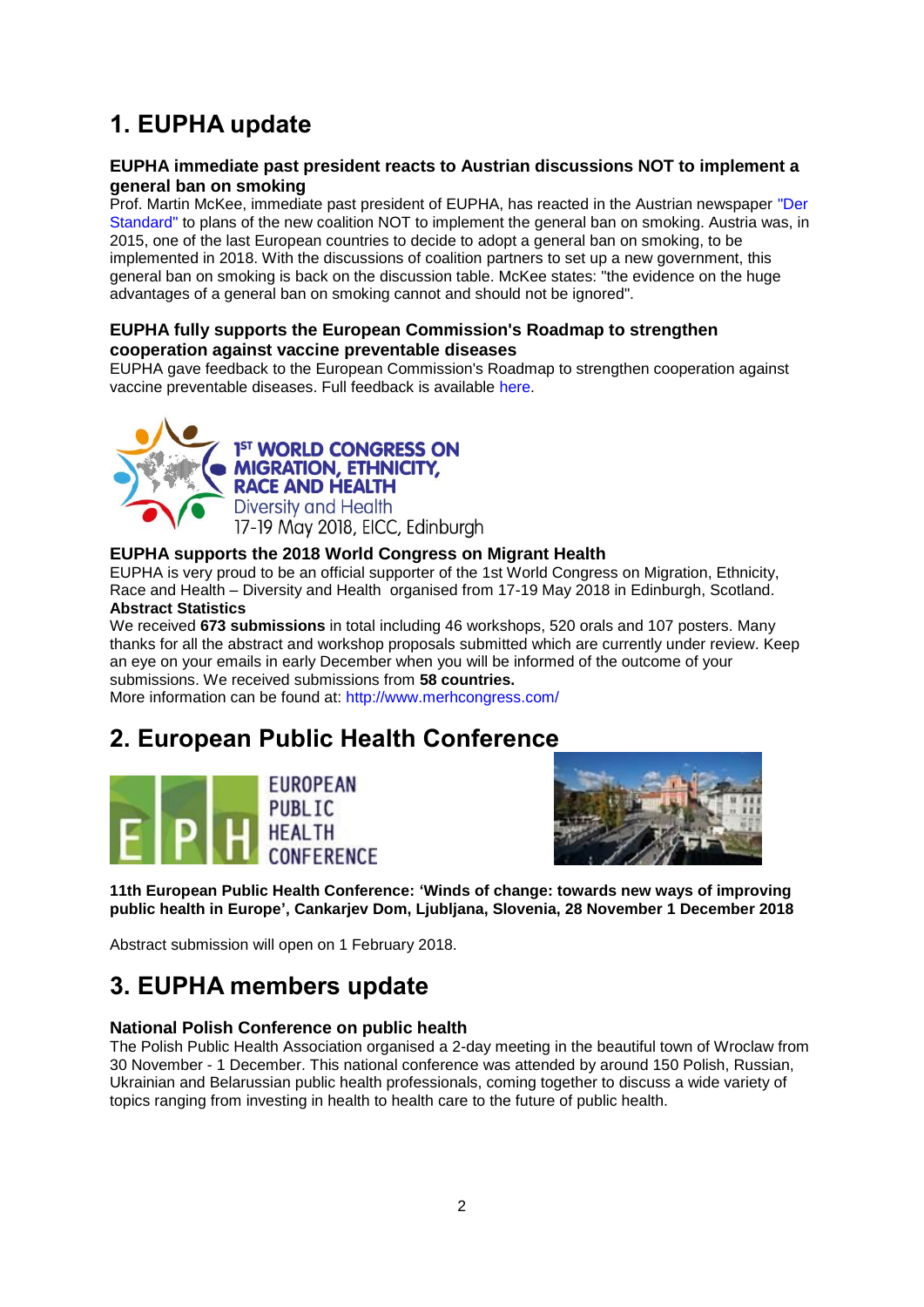## **The Spanish Society for Epidemiology (SEE) urges health authorities in Spain to increase taxes to sugar-added beverages up to a 20%**

Based on the alarming obesity epidemic figures among children and adults in Spain, a working group of the SEE has elaborated a policy brief document for political parties and health authorities asking for an increase up to 20% in taxes according to the sugar content in sugar-added beverages. SEE is a member of the national umbrella organisation SESPAS.

## **Document of the SESPAS-OMC working group on iatrogenesis**

SESPAS and the OMC have signed a collaboration agreement on the analysis, control and prevention of iatrogenesis, in view of the importance of this problem and the manifest need to minimize its impact. These concerns form part of the social legitimation of the two institutions, the first, as a confederation of professional associations in the field of public health working to improve the health of the population, and the second, as a public law entity providing support for the exercise of medicine to the benefit of the population as a whole.

[http://sespas.es/wp-content/uploads/2017...](http://sespas.es/wp-content/uploads/2017/09/English-IATROGENIA-DOCUMENTO-SESPAS-OMC-JUNIO-2017.pdf)

## **Czech Society of Social Medicine officially approved and fully support Stockholm Declaration**

On 5 December, the Czech Society of Social Medicine officially approved and fully support Stockholm Declaration. The Stockholm Declaration hereby welcomes the 15th signatory of the declaration.

# <span id="page-2-0"></span>**4. European Journal of Public Health**



[The European Journal of Public Health](http://eurpub.oxfordjournals.org/) is a multidisciplinary journal in the field of public health.

The EJPH is published bimonthly. The journal provides a forum for discussion and debate of current international public health issues with a focus on the European region. In 2017, the impact factor of the journal is at 2.431. The 5-year impact factor is 2.664.

The EJPH is the official journal of EUPHA.

#### **E-collection: Alcohol Consumption and Harmful Use of Alcohol**

"Alcohol consumption, and with it the burden of alcohol-related disease, is higher in Europe than anywhere in the world," write the authors of the latest e-collection from *European Journal of Public Health*.

This fascinating e-collection includes a special introduction and was created as EUPHA's support to its Estonian member, the Estonian Health Promotion Union. During the second half of 2017, Estonia holds the Presidency of the Council of the European Union.

Alcohol is a topic high on the agenda of the presidency and this e-collection serves as a robust evidence-base and valuable resource for public health researchers, advocates, and policy makers across Europe.

[https://academic.oup.com/eurpub/pages/ha...](https://academic.oup.com/eurpub/pages/harmful_use_of_alcohol)

# <span id="page-2-1"></span>**5. Call for proposals, job opportunities**

#### **European Commission funds European Training Network for Healthcare Performance Intelligence Professionals (HealthPros) : 13 PhD positions available from Summer 2018**

A new generation of healthcare professionals is needed to support healthcare systems to achieve a balance between improving the health of populations, delivering quality care for individuals, and containing costs. To meet this need, a European "Marie Sklodowska-Curie Innovative Training Networks" grant has been awarded to the Healthcare Performance Intelligence Professional (HealthPros) Consortium, led by the Academic Medical Centre of the University of Amsterdam (The Netherlands; coordinator; D. Kringos, N. Klazinga), North Denmark Region/Aalborg University Hospital (Denmark; J. Mainz, S.P. Johnsen), Optimedis AG (Germany; O. Groene), University of Surrey (United Kingdom; S. de Lusignan, F. Carinci), Scuola Superiori di Studi Universitari e di Perfezionamento Sant'Anna (Italy; S. Nuti, A. Murante), Corvinus University of Budapest (Hungary; L. Gulácsi, P. Baji), and the University of Toronto (R. Cockerill) / Canadian Institute for Health Information (Canada; K. Morris).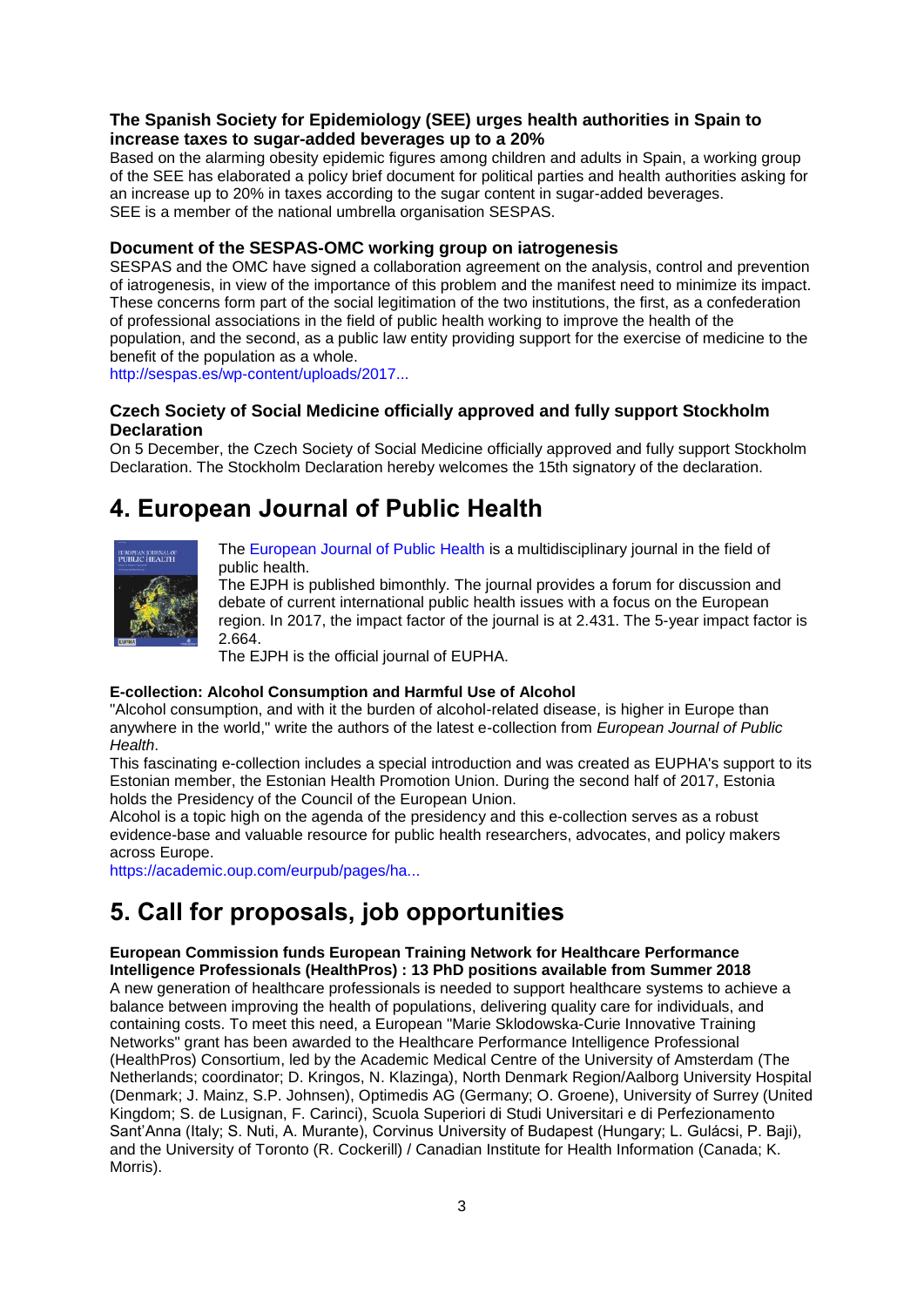Starting in January 2018, the consortium will train 13 PhD candidates into a first generation of Healthcare Performance Intelligence Professionals (HealthPros) that can make effective use of available healthcare performance data in countries to improve integrated service delivery, patient engagement, equality in access to healthcare, health outcomes, and reduce waste in healthcare. The HealthPros Training Network will provide an innovative 3-years programme of collaborative, multidisciplinary and entrepreneurial training to the PhD candidates. Through innovative research, HealthPros will develop tools and implement methods to streamline healthcare performance measurement, the development and application of performance-based governance mechanisms and effective use of Healthcare Performance Intelligence by different end-users, that match the different health care systems in the Netherlands, Denmark, Germany, UK, Italy, Hungary and Canada, and will support the transferability of the tools and methods to other countries.

The HealthPros consortium will start recruiting for PhD positions in January 2018. Suitable PhD candidates should be willing to be based abroad, not have more than 4 years of research experience, and not have a doctoral degree.

Read more about the HEALTHPROS Project: [http://cordis.europa.eu/search/result\\_en?q=healthpros](http://cordis.europa.eu/search/result_en?q=healthpros)  For more info on the recruitment process, please contact d.s.kringos@amc.uva.nl

#### **University of Porto, Institute of Public health: research opportunities**

**Research Grant - Master** Framework: Project "Diabetes and obesity at the crossroads between Oncological and Cardiovascular diseases – a system analysis NETwork towards precision medicine (DOCnet)". Scientific area: Public Health/Epidemiology Call start and finish dates: January 2nd to January 16th 2018. [Read more](http://ispup.mkt.up.pt/go/c52-2-fde846ad4912484925f2c-5bb3bba528d26e7137-4-3b8e4eXhGeanNbe1De1ax5k)

**Research Grant - Master** Framework: Project "How childhood social adversity shapes health: The biology of social adversity" Scientific area: Health Sciences Call start and finish dates: January 2nd to January 16th 2018. [Read more](http://ispup.mkt.up.pt/go/c52-2-fde846ad4912484925f2c-5bb3bba528d26e7137-4-3b8e4eXhGeanNbe1De18tU3)

#### **Seeking 15 Early Stage Researchers (ESRs) for a funded ITN in the field of AGEISM**

A new Marie-Curie Innovative Ph.D. Training Program (ITN) funded by the European Commission under Horizon 2020 is opening up in the field of ageism. The overall goal of the program is to bridge between science and policy in the field of ageism and to produce professionals who can take a variety of positions, along the science-policy continuum. We are seeking 15 excellent early stage researchers (ESRs) for a 3-year fully funded Ph.D. program in the research areas of: Psychology, sociology, social psychology, political sciences, social work, economy, clinical pharmacy, engineering, design, social networks, geography, nursing, gerontology, gender studies, labor studies, anthropology, law and related fields.

The EuroAgeism network has 15 vacancies for highly skilled Ph.D. students. Our ESRs will be enrolled in a PhD programme which is supported by unique training that provides direct experience in policy, health and social care, and multi-disciplinary research. International training schools will be held for the development of transferable skills and to facilitate the exchange of knowledge between ESRs and policy stakeholders. Successful candidates will be paid a highly competitive salary for a period of three years.

The EuroAgeism consortium is a €4 million Marie Skłodowska-Curie– Innovative Training Network (ITN) – funded by the European Commission, under the H2020 program and coordinated by Bar Ilan University. The consortium is composed of academic, governmental, non-governmental, intergovernmental, and health and social care organizations. Countries involved in the consortium include Israel, the Czech Republic, Poland, Sweden, Finland, the U.K., the Netherlands and Belgium. ESRs also are expected to attend internship (secondment) in various academic and non-academic institutions, located in Ireland, the U.K., Israel, Belgium, Austria, and Switzerland. For further information: Liat Ayalon: Liat.Ayalon@biu.ac.il

## <span id="page-3-0"></span>**6. Interesting news**

#### **Regulators should not consider 'lost pleasure' of quitting smoking**

Federal officials considering new regulations on tobacco products should give more weight to the fact that a majority of smokers are unhappy about feeling addicted to cigarettes, and should put less emphasis on the theory that smokers who quit are losing 'pleasure' in their lives, according to a recent study.

[https://www.sciencedaily.com/releases/20...](https://www.sciencedaily.com/releases/2017/11/171128160437.htm?utm_source=feedburner&utm_medium=email&utm_campaign=Feed%3A+sciencedaily%2Fscience_society%2Fpublic_health+%28Public+Health+News+--+Scien)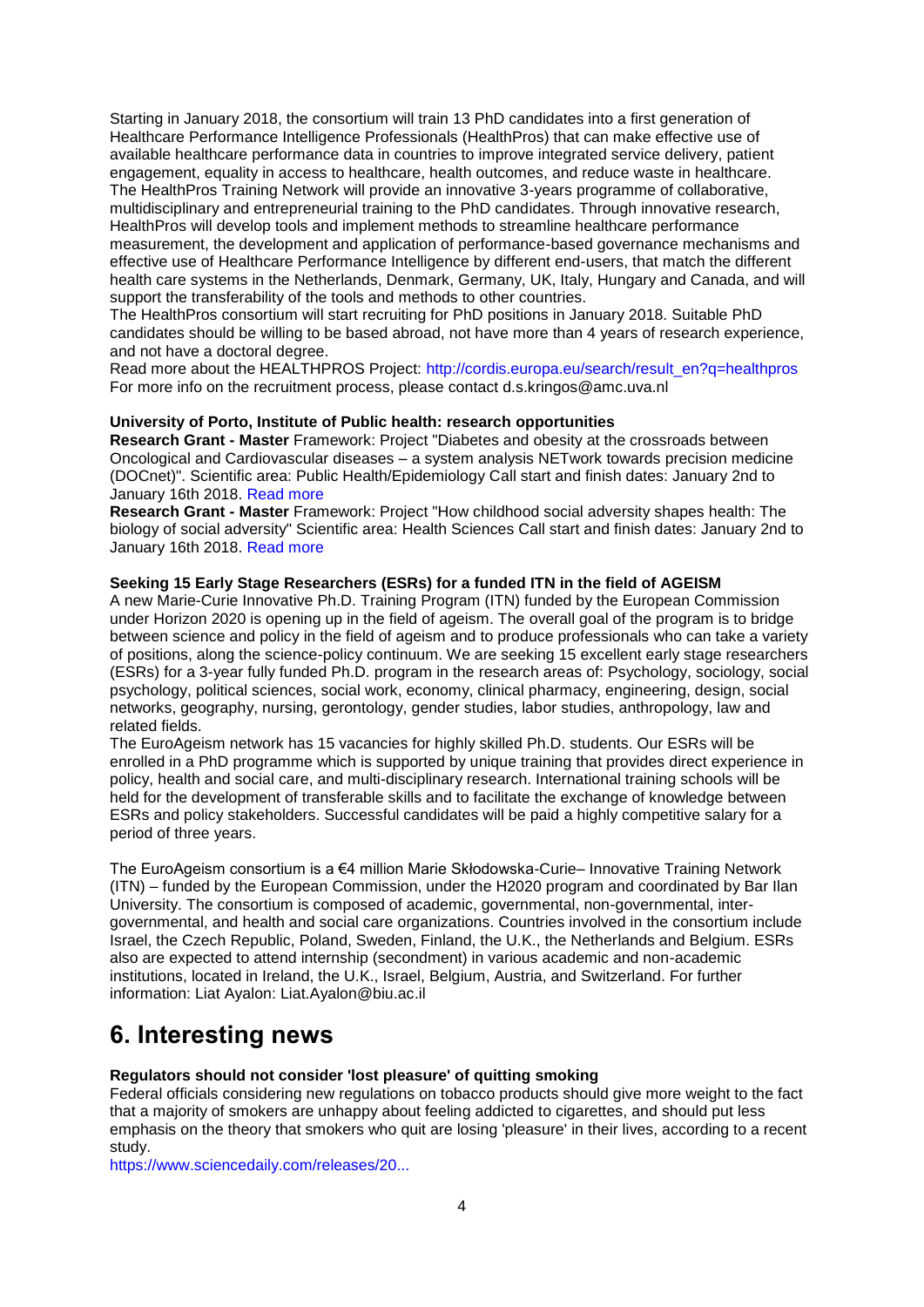#### **Plain cigarette packaging may reduce incorrect impression of product's safety**

An online survey of 900 consumers of three of the United States' most popular cigarette brands suggests that adopting standardized cigarette packing may reduce consumers' misconceptions that some cigarettes are less harmful than others, researchers report. [https://www.sciencedaily.com/releases/20...](https://www.sciencedaily.com/releases/2017/12/171218165433.htm?utm_source=feedburner&utm_medium=email&utm_campaign=Feed%3A+sciencedaily%2Fscience_society%2Fpublic_health+%28Public+Health+News+--+Scien)

#### **How the UK smoking ban increased wellbeing**

Married women with children reported the largest increase in well-being following the smoking bans in the UK in 2006 and 2007 but there was no comparable increase for married men with children. [https://www.sciencedaily.com/releases/20...](https://www.sciencedaily.com/releases/2017/12/171204105314.htm?utm_source=feedburner&utm_medium=email&utm_campaign=Feed%3A+sciencedaily%2Fscience_society%2Fpublic_health+%28Public+Health+News+--+Scien)

#### **E-cig use increases risk of beginning tobacco cigarette use in young adults**

Young adults who use electronic cigarettes are more than four times as likely to begin smoking tobacco cigarettes within 18 months as their peers who do not vape, according to new research. The findings demonstrate that e-cigarettes are serving as a gateway to traditional smoking, contrary to their purported value as a smoking cessation tool. The study is the first nationally representative survey that followed for more than a year people 18 to 30 years old who were initially nonsmokers. [https://www.sciencedaily.com/releases/20...](https://www.sciencedaily.com/releases/2017/12/171211090733.htm?utm_source=feedburner&utm_medium=email&utm_campaign=Feed%3A+sciencedaily%2Fscience_society%2Fpublic_health+%28Public+Health+News+--+Scien)

#### **Health thinking in the built environment**

*2017 is the [Year of Climate Change and Health,](https://www.apha.org/topics-and-issues/climate-change) a 12-month APHA-led initiative with monthly themes related to the health impacts of climate change. December's theme encourages cross-sector partnerships to [#ActOnClimate.](http://euphapedia.eupha.org/newsletter/https:/www.apha.org/topics-and-issues/climate-change/act-on-climate)* 

[http://www.publichealthnewswire.org/](http://www.publichealthnewswire.org/?p=19389)

#### **Social media trends can predict tipping points in vaccine scares**

Analyzing trends on Twitter and Google can help predict vaccine scares that can lead to disease outbreaks, according to a study from the University of Waterloo. [https://www.sciencedaily.com/releases/20...](https://www.sciencedaily.com/releases/2017/12/171211152819.htm?utm_source=feedburner&utm_medium=email&utm_campaign=Feed%3A+sciencedaily%2Fscience_society%2Fpublic_health+%28Public+Health+News+--+Scien)

#### **Short intervention boosts safe-sex skills in teen girls**

A recent study from North Carolina State University and the University of North Carolina at Chapel Hill finds that a 45-minute online sexual health program improved the ability of teen girls to communicate effectively about safe sex.

[https://www.sciencedaily.com/releases/20...](https://www.sciencedaily.com/releases/2017/12/171206122446.htm?utm_source=feedburner&utm_medium=email&utm_campaign=Feed%3A+sciencedaily%2Fscience_society%2Fpublic_health+%28Public+Health+News+--+Scien)

## <span id="page-4-0"></span>**7. Upcoming courses and conferences**

**GOING**@INTERNATIONAL »medicine & health«

Education, Training & Career

[Going International](http://www.goinginternational.eu/) is the first source for finding courses, seminars, congresses and other events in the fields of medicine & health. Going International is Europe's biggest service provider and information platform and serves as an interface between organisers and participants of events. Going International is an official partner of EUPHA.

| Title:<br>Date / location:<br>Organiser: | How to approach, analyse and use Impact Assessments in public policy<br>12 Jan 2018 / Brussels, Belgium<br><b>Impact Assessment Institute</b>       |
|------------------------------------------|-----------------------------------------------------------------------------------------------------------------------------------------------------|
| Title:                                   | Health and Ageing investment, European funds and human resources: the<br>post 2020 perspective                                                      |
|                                          | Date / location: 18 Jan 2018 - 19 Jan 2018 / Rome, Italy                                                                                            |
| Organiser:                               | ProMIS and the Italian Ministry of Health                                                                                                           |
| Title:<br>Date / location:<br>Organiser: | <b>Pregnancy and programming and later risk of obesity</b><br>22 Jan 2018 / Frederiksberg, Denmark<br><b>Faculty of Health and Medical Sciences</b> |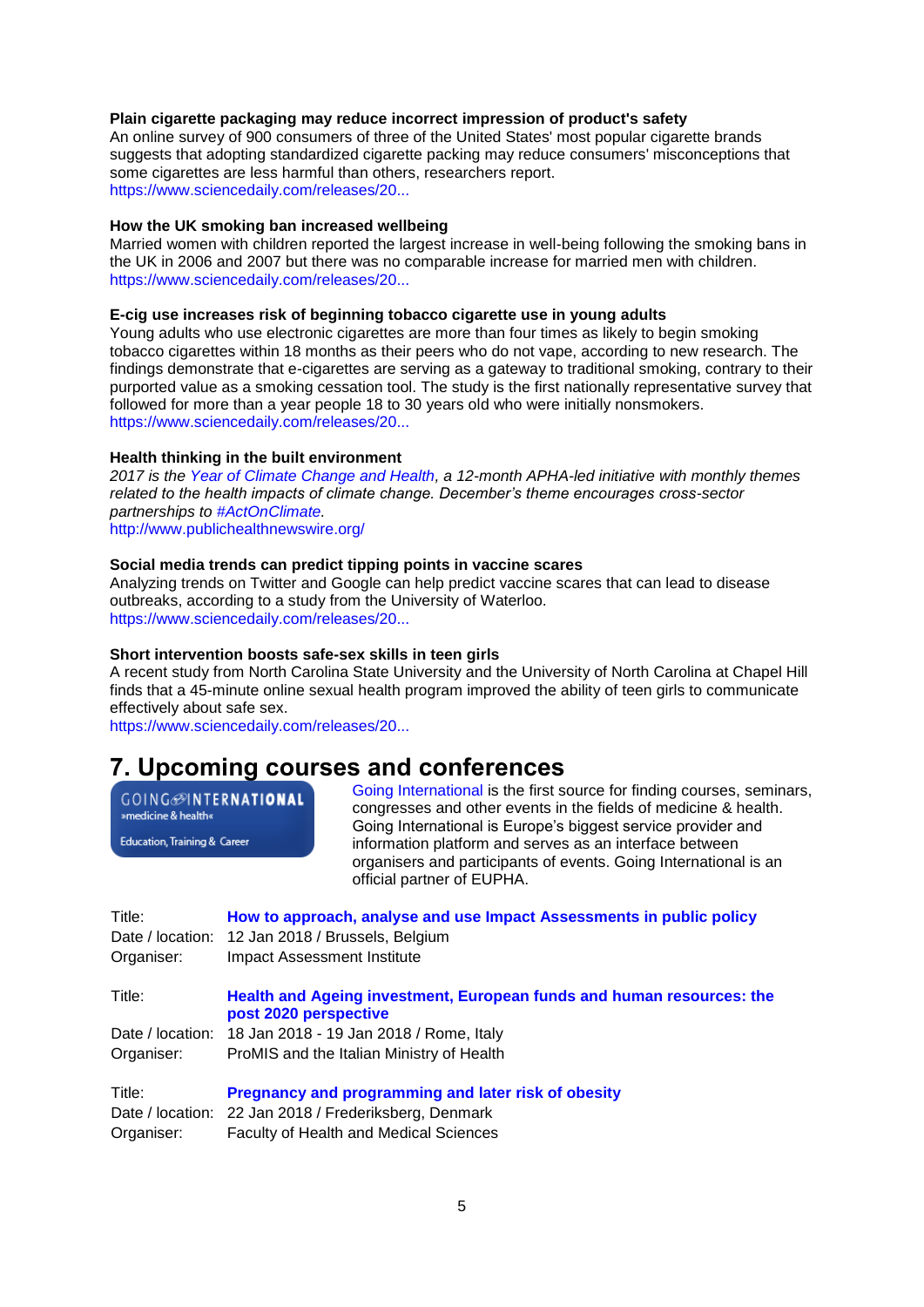| Title:<br>Organiser:                     | <b>RCPE Symposium: Global Health</b><br>Date / location: 21 Feb 2018 / Edinburgh, United Kingdom<br>Royal College of Physicians of Edinburgh                                                 |
|------------------------------------------|----------------------------------------------------------------------------------------------------------------------------------------------------------------------------------------------|
| Title:<br>Organiser:                     | <b>European Symposium 'Integrating Primary and Community Care'</b><br>Date / location: 2 Mar 2018 / Kent, United Kingdom<br>European Forum for Primary Health                                |
| Title:<br>Organiser:                     | Third Training school: Extended Working Lives: Issues and Methods for<br><b>Policy Evaluation</b><br>Date / location: 18 Mar 2018 - 21 Mar 2018 / Brno, Czech Republic<br>COST ACTION IS1409 |
| Title:<br>Date / location:<br>Organiser: | <b>Health Economics for Public Health Practice and Research</b><br>19 Mar 2018 - 21 Mar 2018 / Bangor, United Kingdom<br><b>Bangor University</b>                                            |
| Title:                                   | 19th Congress of the Section of Epidemiology and Social Psychiatry of the<br><b>European Psychiatric Association (EPA)</b>                                                                   |
| Date / location:<br>Organiser:           | 4 Apr 2018 - 7 Apr 2018 / Vienna, Austria<br><b>EPA</b>                                                                                                                                      |
| Title:                                   | <b>Improving Mental Health Outcomes 2018 - Integrating, Coordinating and</b><br><b>Transforming Services</b>                                                                                 |
| Date / location:                         | 25 Apr 2018 / Manchester, United Kingdom                                                                                                                                                     |
| Title:                                   | 8th International Health Tourism Congress<br>Date / location: 3 May 2018 - 6 May 2018 / Kusadasi, Turkey                                                                                     |
| Title:<br>Organiser:                     | <b>International Symposium on Global Health</b><br>Date / location: 7 May 2018 - 8 May 2018 / Athens, Greece<br><b>ATINER</b>                                                                |
| Title:                                   | 4th Fuse International Conference on Knowledge Exchange in Public Health<br>Date / location: 8 May 2018 - 10 May 2018 / Vancouver, Canada                                                    |
| Title:<br>Date / location:<br>Organiser: | Healthy aging at the crossroads: challenges and need for further action<br>10 May 2018 - 12 May 2018 / Istanbul, Turkey<br><b>Healthy Community Association</b>                              |
| Title:                                   | 1st World Congress on Migration, Ethnicity, Race and Health - Diversity and<br>health                                                                                                        |
| Date / location:                         | 17 May 2018 - 19 May 2018 / Edinburgh, Scotland                                                                                                                                              |
| Title:<br>Organiser:                     | International global health and antimicrobrial resistance workshop 2018<br>Date / location: 23 May 2018 / Geneva, Switzerland<br><b>WFPHA</b>                                                |
| Title:                                   | 18th International conference on Integrated Care: Value for People and<br><b>Populations: Investing in Integrated Care</b>                                                                   |
| Date / location:<br>Organiser:           | 23 May 2018 - 25 May 2018 / Utrecht, Netherlands<br>International Foundation for Integrated Care                                                                                             |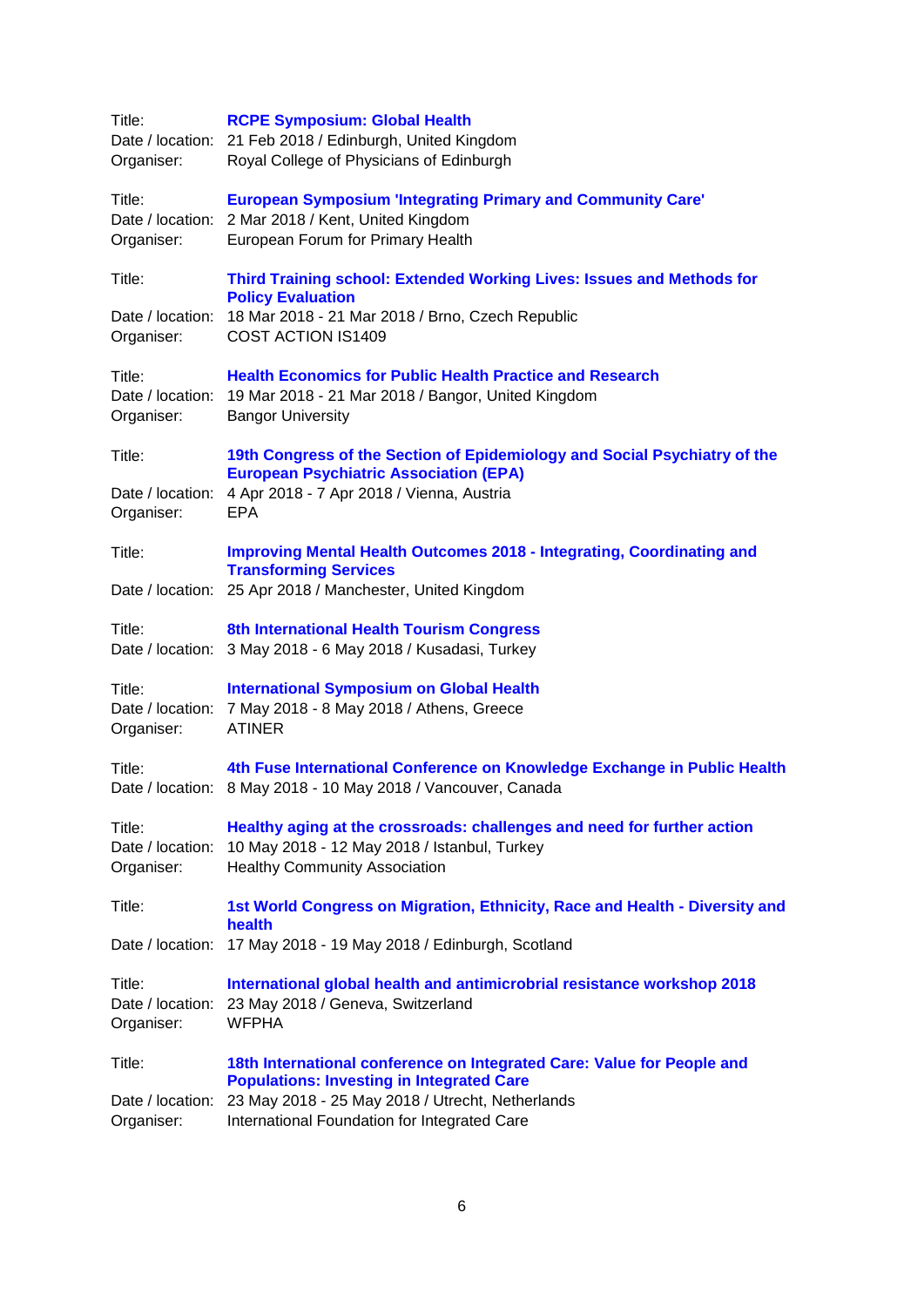| Title:                                   | 26th International Conference on Health Promoting Hospitals and Health<br><b>Services</b>                                                                                                                                                                                |
|------------------------------------------|--------------------------------------------------------------------------------------------------------------------------------------------------------------------------------------------------------------------------------------------------------------------------|
| Organiser:                               | Date / location: 6 Jun 2018 - 8 Jun 2018 / Bologna, Italy<br>Italian regional HPH network Emilia-Romagna together with WHO Collaborating<br>Centre for Health Promotion in Hospitals and Health Care at Gesundheit Österreich<br>GmbH (Austrian Public Health Institute) |
| Title:                                   | 8th International conference on Food Safety and Regulatory Measures<br>Date / location: 11 Jun 2018 - 12 Jun 2018 / Barcelona, Spain                                                                                                                                     |
| Title:                                   | 5th International One Health Congress<br>Date / location: 22 Jun 2018 - 25 Jun 2018 / Saskatoon, Canada                                                                                                                                                                  |
| Title:<br>Organiser:                     | <b>Assessing Public Health in Emergency Situations (APHES)</b><br>Date / location: 2 Jul 2018 - 13 Jul 2018 / Brussels, Belgium<br>The Centre for Research on the Epidemiology of Disasters (CRED)                                                                       |
| Title:<br>Date / location:<br>Organiser: | 11th UCL Health and Society Summer School: Social Determinants of Health<br>2 Jul 2018 - 6 Jul 2018 / London, United Kingdom<br><b>UCL</b>                                                                                                                               |
| Title:<br>Organiser:                     | 27 Summer course Europan Training Consortium Public healt and health<br>promotion<br>Date / location: 15 Jul 2018 - 27 Jul 2018 / Perugia, Italy<br>Experimental Center for Health Promotion and Education (CeSPES)                                                      |
| Title:<br>Organiser:                     | <b>Law Enforcement and Public Health Conference 2018</b><br>Date / location: 21 Oct 2018 - 24 Oct 2018 / Toronto, Canada<br><b>GLEPHA</b>                                                                                                                                |
| Title:                                   | 5th World Congress on Nursing and Healthcare<br>Date / location: 12 Nov 2018 - 14 Nov 2018 / Toronto, Canada                                                                                                                                                             |
| Title:<br>Date / location:<br>Organiser: | The future of healthy living<br>19 Jan 2019 / Salford, United Kingdom<br>University of Salford                                                                                                                                                                           |

# <span id="page-6-0"></span>**8. Interesting publications**

**An analysis of suicide trends in Scotland 1950-2014: comparison with England & Wales** [https://bmcpublichealth.biomedcentral.co...](https://bmcpublichealth.biomedcentral.com/articles/10.1186/s12889-017-4956-6)

**WHO Framework Convention on Tobacco Control as a Pioneering and Learning Instrument** [http://ijhpm.com/article\\_3369.html](http://ijhpm.com/article_3369.html)

**Do objective neighbourhood characteristics relate to residents' preferences for certain sports locations? A cross-sectional study using a discrete choice modelling approach** [https://bmcpublichealth.biomedcentral.co...](https://bmcpublichealth.biomedcentral.com/articles/10.1186/s12889-017-4949-5)

**Narratives of community engagement: a systematic review-derived conceptual framework for public health interventions** [https://bmcpublichealth.biomedcentral.co...](https://bmcpublichealth.biomedcentral.com/articles/10.1186/s12889-017-4958-4)

**The Bright Elusive Butterfly of Value in Health Technology Development** [http://ijhpm.com/article\\_3372.html](http://ijhpm.com/article_3372.html)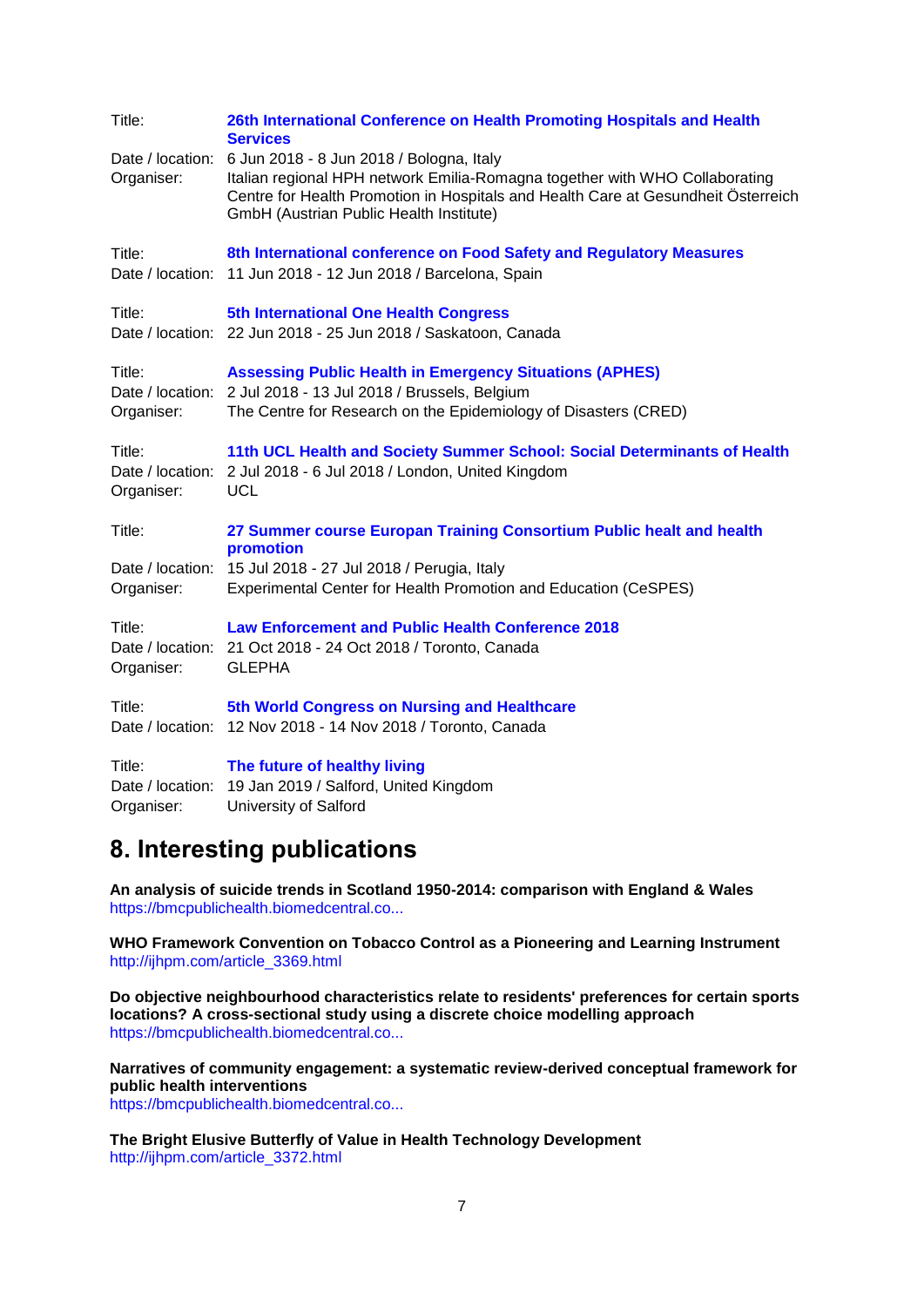#### **Assessing Patient Organization Participation in Health Policy: A Comparative Study in France and Italy**

[http://ijhpm.com/article\\_3351.html](http://ijhpm.com/article_3351.html)

#### **Handbook of Small States**

Prof. Lino Briguglio has edited a Routledge publication on small states, covering economic, social and environmental issues. The book contains chapters authored by Maltese academics mostly from the Department of Economics

The *Handbook of Small States: Economic, Social and Environmental Issues* contains a wide spectrum of issues relating to small states. The economics sections include chapters dealing with trade, finance and regulatory frameworks, while the social theme covers health, migration, population ageing, as well as overall social well-being. The environmental theme examines matters such as measuring

environmental performance, natural disasters, the ocean economy, and the validity of the Sustainable Development Goals.

The book can therefore be considered as a wide-ranging depositary of information on small states with the aim of deriving policy prescriptions, and thus as an excellent resource for academics, students and policymakers

[https://www.um.edu.mt/newspoint/news/fea...](https://www.um.edu.mt/newspoint/news/features/2017/11/handbookofsmallstates)

**Bidirectional associations between psychosocial well-being and adherence to healthy dietary guidelines in European children: prospective findings from the IDEFICS study** [https://bmcpublichealth.biomedcentral.co...](https://bmcpublichealth.biomedcentral.com/articles/10.1186/s12889-017-4920-5)

## **Health Priorities in French-Speaking Swiss Cantons**

[http://ijhpm.com/article\\_3396.html](http://ijhpm.com/article_3396.html)

**Interactional justice at work is related to sickness absence: a study using repeated measures in the Swedish working population**

[https://bmcpublichealth.biomedcentral.co...](https://bmcpublichealth.biomedcentral.com/articles/10.1186/s12889-017-4899-y)

#### **HIV/AIDS surveillance in Europe 2017 - 2016 data**

Although HIV is preventable through effective public health measures, significant HIV transmission continues in Europe. In 2016, 29 444 people were diagnosed with HIV in the 31 countries of the EU/EEA, with a rate of 5.9 per 100 000. The rate was higher among men than women (8.9 versus 2.6 cases per 100 000 population).

Available [here.](https://ecdc.europa.eu/en/publications-data/hivaids-surveillance-europe-2017-2016-data)

## **Life satisfaction and longitudinal changes in physical activity, diabetes and obesity among patients with cardiovascular diseases**

[https://bmcpublichealth.biomedcentral.co...](https://bmcpublichealth.biomedcentral.com/articles/10.1186/s12889-017-4925-0)

#### **Success and failure in narrowing the disability employment gap: comparing levels and trends across Europe 2002-2014**

[https://bmcpublichealth.biomedcentral.co...](https://bmcpublichealth.biomedcentral.com/articles/10.1186/s12889-017-4938-8)

**Views of policy makers and health promotion professionals on factors facilitating implementation and maintenance of interventions and policies promoting physical activity and healthy eating**

[https://bmcpublichealth.biomedcentral.co...](https://bmcpublichealth.biomedcentral.com/articles/10.1186/s12889-017-4929-9)

## **The Ottawa Charter 30 years on: still an important standard for health promotion**

S. R. Thompson, M. C. Watson and S. Tilford To cite this article: S. R. Thompson, M. C. Watson and S. Tilford (2017): The Ottawa Charter 30 years on: still an important standard for health promotion, International Journal of Health Promotion and Education

To link to this article:<https://doi.org/10.1080/14635240.2017.1415765> Published online 21 December 2017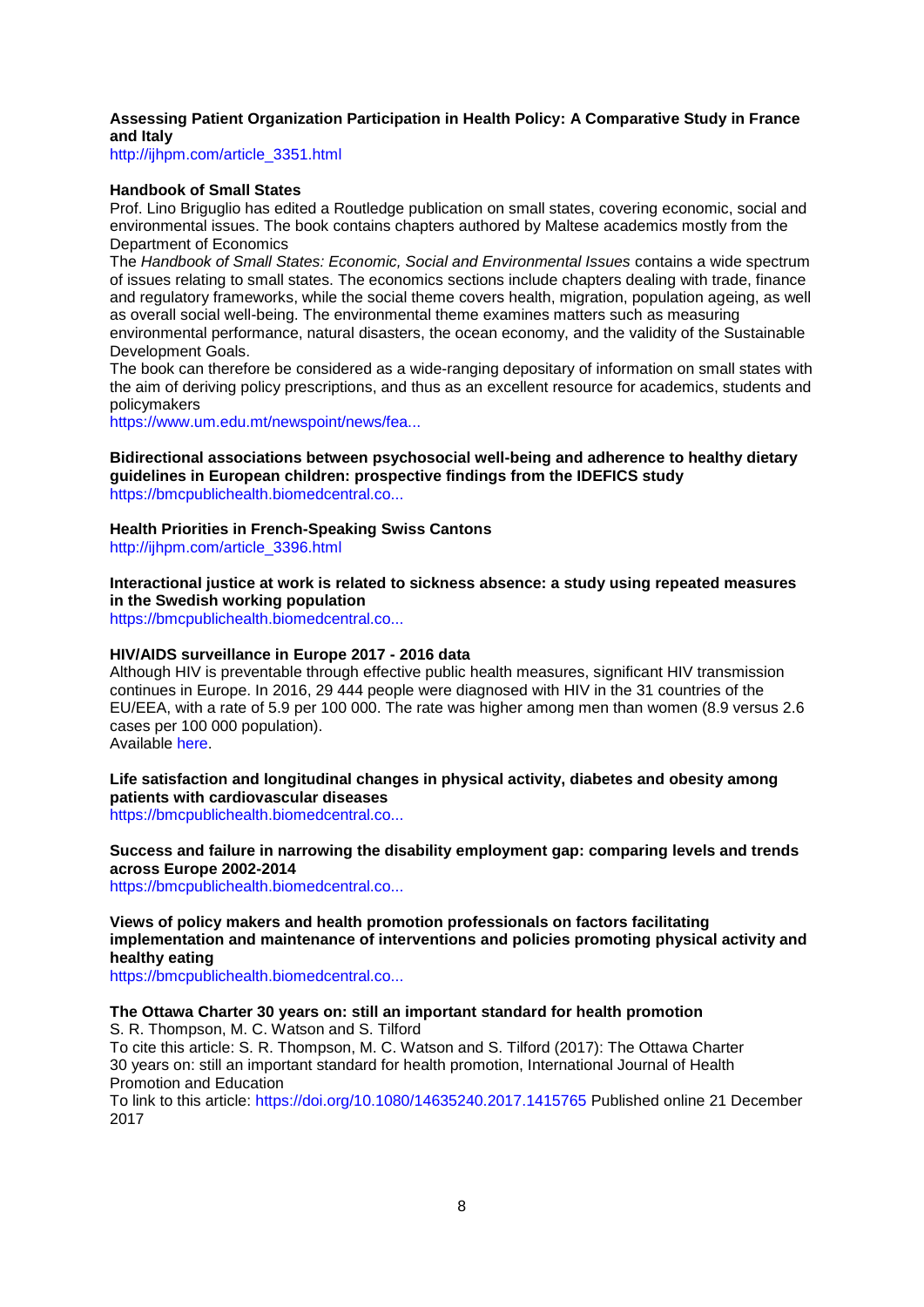#### **The health-related social costs of alcohol in Belgium**

[https://bmcpublichealth.biomedcentral.co...](https://bmcpublichealth.biomedcentral.com/articles/10.1186/s12889-017-4974-4)

**Population cigarette consumption in Great Britain: novel insights using retail sales data** [https://bmcpublichealth.biomedcentral.co...](https://bmcpublichealth.biomedcentral.com/articles/10.1186/s12889-017-4950-z)

## <span id="page-8-0"></span>**9. European Commission news**

#### **Increasing vaccination: consulting the public on possible EU actions**

The Commission launches a public consultation on possible activities to be included in a proposal for stronger EU cooperation against vaccine preventable diseases, which will be adopted in 2018. Interested individuals and organisations are invited to have their say by 15 March 2018. [http://ec.europa.eu/newsroom/sante/newsl...](http://ec.europa.eu/newsroom/sante/newsletter-specific-archive-issue.cfm?newsletter_service_id=327&newsletter_issue_id=6580&page=1&fullDate=Thu%2021%20Dec%202017&lang=default)

#### **Implementation of the 7th Environment Action Programme - Mid-term review**

The 7th Environment Action Programme (7th EAP) is the long term overarching strategy of the EU and its Member States in the field of environment and climate change. It covers a seven-year time frame (between 2014 and 2020) and is the first to set a long-term vision for policy-making in the field, until 2050. This European Implementation Assessment found that while the EAP scope remains relevant to current needs and adds value to EU and national policy-making efforts, its objectives are unlikely to be fully met by 2020, despite sporadic progress in some areas. Another key finding in this document is that environmental and climate-related concerns are not sufficiently integrated into a number of EU policies. These findings were made on the basis of publicly available sources of information (specifically aimed at informing the evaluation of the 7th EAP) and views shared in the course of the targeted stakeholder consultation in support of this document. [http://www.europarl.europa.eu/thinktank/...](http://www.europarl.europa.eu/thinktank/en/document.html?reference=EPRS_STU(2017)610998)

#### **Tobacco control: Joint Action Kick-off meeting, Athens, 12-13 December 2017**

The kick-off meeting of the Joint Action on Tobacco Control (JATC) took place 12-13 December in Athens, Greece, in the presence of President of the Hellenic Republic, Mr Prokopios Pavlopoulos and Greek Minister of Health, Mr Andreas Xanthos. The Commission will be represented by the EU Representation in Athens and officials from the Directorate-General for Health and Food Safety. More information on [tobacco control in the EU.](https://ec.europa.eu/health/tobacco/policy_en)

#### **Health Programme 2014-2020: Work Programme for 2018 to focus resources on European Reference Networks for rare diseases, health promotion and mitigating cross-border health threats**

On 13 December 2017 the Commission adopted the Health Programme's Work Programme for 2018 (WP 2018) setting out the priorities and actions to be undertaken during that year. The WP 2018 will focus on priority areas such as support to the European Reference Networks for rare and complex, the promotion of health and prevention of chronic and major diseases, strengthening preparedness and response to serious cross-border health threats, and the implementation of EU legislation on medical devices.

WP 2018 is available [here.](https://ec.europa.eu/health/programme/adoption_workplan_2018_en)

#### **Rules for Tobacco tracking & tracing system adopted**

easures that EU countries and economic operators need to enact to put in place the **EU-wide tracking and tracing system** planned for under the [Tobacco Products Directive \(2014/40/EU\)](https://ec.europa.eu/health/sites/health/files/tobacco/docs/dir_201440_en.pdf) (articles 15 and 16) have been clarified in secondary legislation adopted by the Commission 15 December 2017.

For more information go [here.](https://ec.europa.eu/health/tobacco/tracking_tracing_system_en)

#### **Set down the cookbook and get cooking! Putting health policies into practice**

Deputy Director-General of the European Commission's Health and Food Safety Directorate General Martin Seychell is the chair of the Steering Group on Health Promotion, Disease Prevention and Management of Non Communicable Diseases.

Read the full focus of this edition by clicking the link below. [http://ec.europa.eu/newsroom/dae/redirec...](http://ec.europa.eu/newsroom/dae/redirection.cfm?item_id=608625&newsletter=261&lang=en)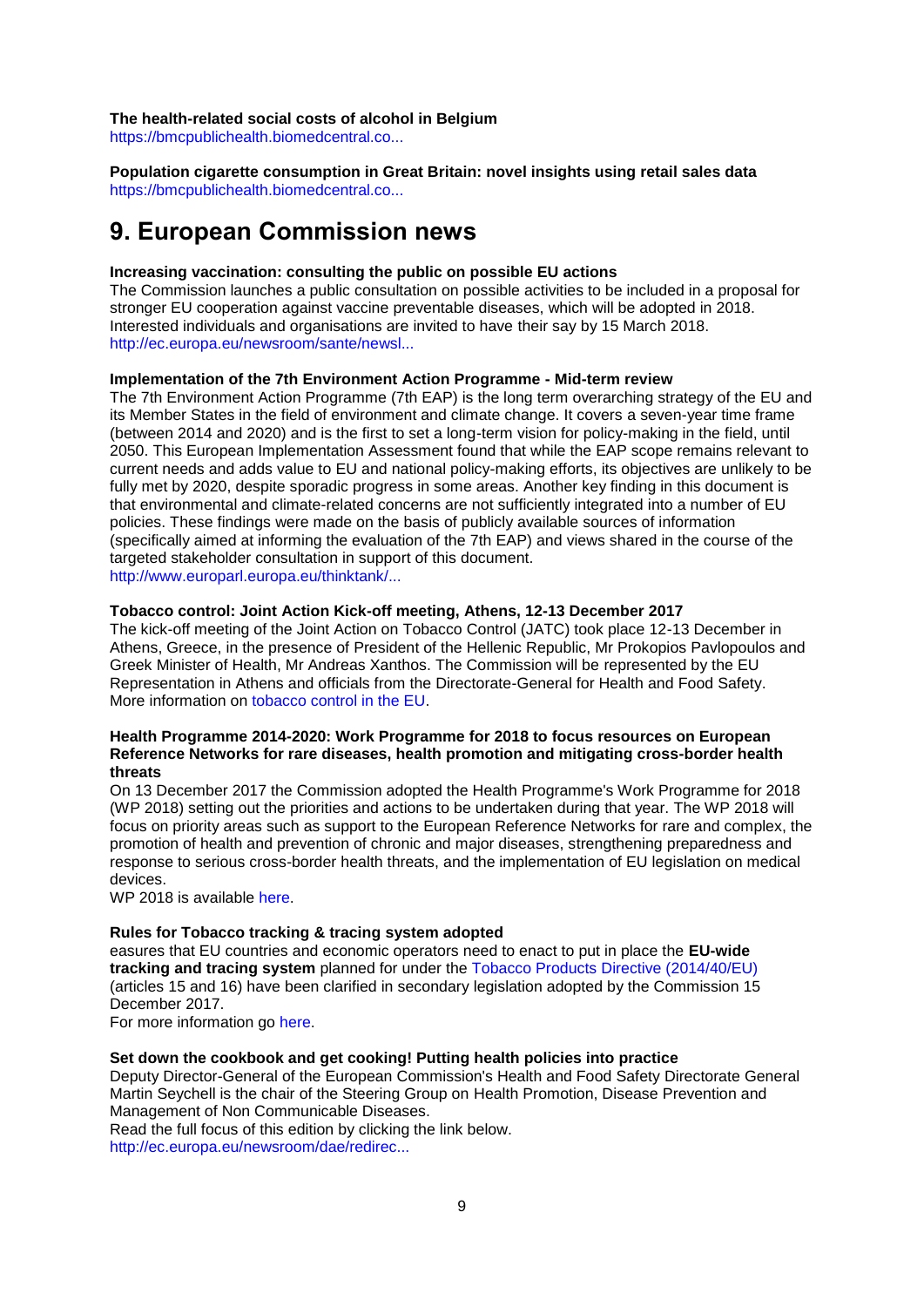# <span id="page-9-0"></span>**10. European Centre for Disease Prevention and Control news**

## **Eurosurveillance - Volume 22, Issue 49, 07 December 2017**

Rapid communication [Factors associated with four atypical cases of congenital syphilis in England, 2016 to 2017: an](http://eurosurveillance.org/content/10.2807/1560-7917.ES.2017.22.49.17-00750)  [ecological analysis](http://eurosurveillance.org/content/10.2807/1560-7917.ES.2017.22.49.17-00750) 

#### Surveillance and outbreak report

[Investigation using whole genome sequencing of a prolonged restaurant outbreak of Salmonella](http://eurosurveillance.org/content/10.2807/1560-7917.ES.2017.22.49.17-00037)  [Typhimurium linked to the building drainage system, England, February 2015 to March 2016](http://eurosurveillance.org/content/10.2807/1560-7917.ES.2017.22.49.17-00037)  [Analysis of OXA-204 carbapenemase-producing Enterobacteriaceae reveals possible endoscopy](http://eurosurveillance.org/content/10.2807/1560-7917.ES.2017.22.49.17-00048)[associated transmission, France, 2012 to 2014](http://eurosurveillance.org/content/10.2807/1560-7917.ES.2017.22.49.17-00048) 

[Burkholderia stabilis outbreak associated with contaminated commercially-available washing gloves,](http://eurosurveillance.org/content/10.2807/1560-7917.ES.2017.22.49.17-00213)  [Switzerland, May 2015 to August 2016](http://eurosurveillance.org/content/10.2807/1560-7917.ES.2017.22.49.17-00213) 

#### Research article [Assessment of HIV molecular surveillance capacity in the European Union, 2016](http://eurosurveillance.org/content/10.2807/1560-7917.ES.2017.22.49.17-00269)

### **Eurosurveillance - Volume 22, Issue 50, 14 December 2017**

Rapid communication

[Influenza A\(H3N2\) virus variants and patient characteristics during a summer influenza epidemic in](http://eurosurveillance.org/content/10.2807/1560-7917.ES.2017.22.50.17-00767)  [Taiwan, 2017](http://eurosurveillance.org/content/10.2807/1560-7917.ES.2017.22.50.17-00767) 

[Cross-border outbreak of listeriosis caused by cold-smoked salmon, revealed by integrated](http://eurosurveillance.org/content/10.2807/1560-7917.ES.2017.22.50.17-00762)  [surveillance and whole genome sequencing \(WGS\), Denmark and France, 2015 to 2017](http://eurosurveillance.org/content/10.2807/1560-7917.ES.2017.22.50.17-00762) 

#### Surveillance and outbreak report

[Re-evaluation of a 2014 multi-country European outbreak of Salmonella Enteritidis phage type 14b](http://eurosurveillance.org/content/10.2807/1560-7917.ES.2017.22.50.17-00196)  [using recent epidemiological and molecular data](http://eurosurveillance.org/content/10.2807/1560-7917.ES.2017.22.50.17-00196)  [Secular trends in incidence of acute gastroenteritis in general practice, France, 1991 to 2015](http://eurosurveillance.org/content/10.2807/1560-7917.ES.2017.22.50.17-00121) 

#### Research article

[A benefit–risk analysis of rotavirus vaccination, France, 2015](http://eurosurveillance.org/content/10.2807/1560-7917.ES.2017.22.50.17-00041)  [Epidemiology of hand, foot and mouth disease in China, 2008 to 2015 prior to the introduction of EV-](http://eurosurveillance.org/content/10.2807/1560-7917.ES.2017.22.50.16-00824)[A71 vaccine](http://eurosurveillance.org/content/10.2807/1560-7917.ES.2017.22.50.16-00824) 

## <span id="page-9-1"></span>**11. WHO news**

#### **New: WHO SDG Newsletter**

Recent **health-related** articles and publications from PubMed and IRIS will be shared with you each month. Items are classified according to their relevance to particular **Sustainable Development Goals**. Directly click on titles to access full-text articles. [https://who.us15.list-manage.com/track/c...](https://who.us15.list-manage.com/track/click?u=4bb3bb689562f6b700db2eb33&id=0520e47858&e=f82cd64247)

#### **WHO guidelines on use of medically important antimicrobials in food-producing animals**

These guidelines present evidence-based recommendations and best practice statements on use of medically important antimicrobials in food-producing animals, based on the WHO list of critically important antimicrobials for human medicine (WHO CIA List). These guidelines aim primarily to help preserve the effectiveness of medically important antimicrobials, particularly those antimicrobials judged to be critically important to human medicine and also help preserve the effectiveness of antimicrobials for veterinary medicine, in direct support of the WHO global action plan on antimicrobial resistance.

[http://apps.who.int/bookorders/anglais/d...](http://apps.who.int/bookorders/anglais/detart1.jsp?codlan=1&codcol=93&codcch=387)

#### **World AIDS Day 2017: in the European Region, late HIV diagnosis affects 1 in 2 people living with HIV. ECDC and WHO urge improvement in testing practices**

The WHO European Region is the only region worldwide where the number of new HIV infections is rising. With more than 160 000 people newly diagnosed with HIV across the Region, including more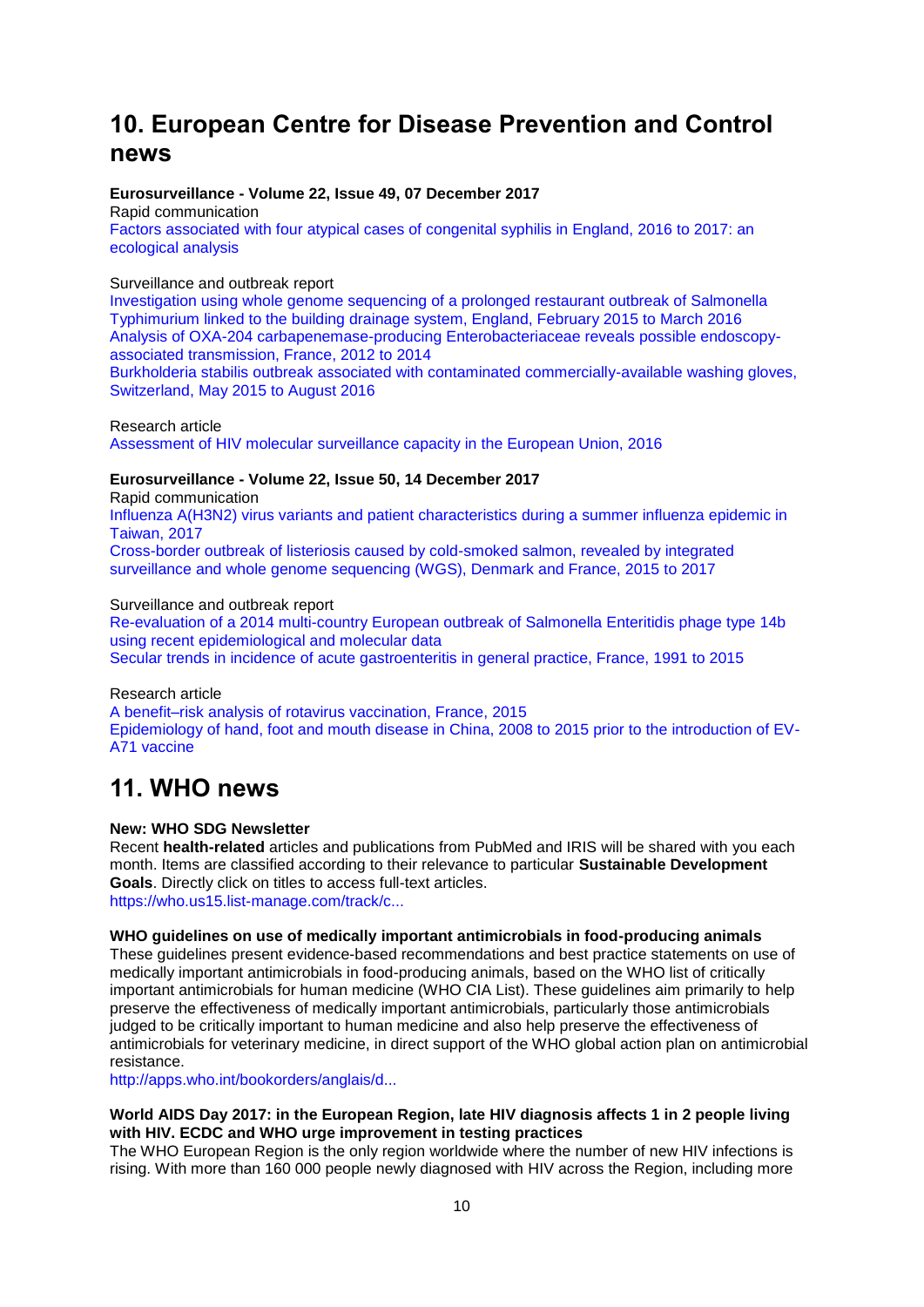than 29 000 new cases from the European Union and European Economic Area (EU/EEA), this trend continued in 2016. One reason for this worrying trend: over half (51%) of the reported HIV diagnoses happen in a late stage of infection. In addition to prioritizing prevention, WHO calls for urgent actions to improve HIV testing and practices and to treat all, and will continue supporting its Member States to this end.

#### **Civil society and health**

Scott L. Greer, Matthias Wismar, Gabriele Pastorino, Monika Kosinska

WHO Regional Office for Europe

Civil Society Organizations (CSOs) can make a vital contribution to public health and health systems, but harnessing their potential is complex in a Europe where government-CSO relations vary so profoundly. This study is intended to outline some of the challenges and assist policy-makers in furthering their understanding of the part CSOs can play in tandem and alongside government. To this end it analyses existing evidence and draws on a set of seven thematic chapters and six mini case studies. They examine experiences from Austria, Bosnia-Herzegovina, Belgium, Cyprus, Finland, Germany, Malta, the Netherlands, Poland, the Russian Federation, Slovenia, Turkey and the European Union and make use of a single assessment framework to understand the diverse contexts in which CSOs operate.

[http://apps.who.int/bookorders/anglais/d...](http://apps.who.int/bookorders/anglais/detart1.jsp?codlan=1&codcol=34&codcch=185)

#### **Safety evaluation of certain food additives and contaminants**

Eighty-second Meeting of the Joint FAO/WHO Expert Committee on Food Additives (JECFA) WHO Food Additives Series, No 73

This volume contains monographs prepared at the eighty-second meeting of the Joint FAO/WHO Expert Committee on Food Additives (JECFA), which met in Geneva, Switzerland, from 7 to 16 June 2016.

This volume and others in the WHO Food Additives series contain information that is useful to those who produce and use food additives and veterinary drugs and those involved with controlling contaminants in food, government and food regulatory officers, industrial testing laboratories, toxicological laboratories and universities.

[http://apps.who.int/bookorders/anglais/d...](http://apps.who.int/bookorders/anglais/detart1.jsp?codlan=1&codcol=27&codcch=73)

#### **Women on the move. Migration, care work and health**

*World Health Organization*

#### *Published online: November 2017*

A global paradox is emerging in which care workers - who are largely migrant women, often working in informal home settings - make a considerable contribution to public health in many countries but are themselves exposed to health risks, face barriers to accessing care, and enjoy few labour and social protections. WHO has produced a new report which casts a wide net across disciplines – health, labour, employment, social protection, social services, law, immigration, cross-border movement and citizenship – to shed light on a particular population group that both provides care as well as needs it to maintain their own health and well-being. It looks at the lives of these migrant women care workers as well as the situation for their households left behind. It takes a transnational perspective appropriate to our interconnected world.

[http://who.int/gender-equity-rights/know...](http://who.int/gender-equity-rights/knowledge/women-on-the-move/en/)

#### **Challenging the supply chain to reduce sugar in foods**

WHO has published a new study that investigates why manufacturers and other supply chain actors use sugar in foods and why they use it in such large amounts. The publication "Incentives and disincentives for reducing sugar in manufactured foods: an exploratory supply chain analysis" concludes that a comprehensive approach encompassing the entire food system is necessary in order to reduce sugar intake. WHO produced the report in response to the growing issue of consumption of excess free sugars throughout the WHO European Region. Consuming excess free sugars is associated with weight gain for adults and children.

[http://www.euro.who.int/en/health-topics...](http://www.euro.who.int/en/health-topics/disease-prevention/nutrition/news/news/2017/12/challenging-the-supply-chain-to-reduce-sugar-in-foods?utm_source=WHO%2FEurope+mailing+list&utm_campaign=a50ef59d)